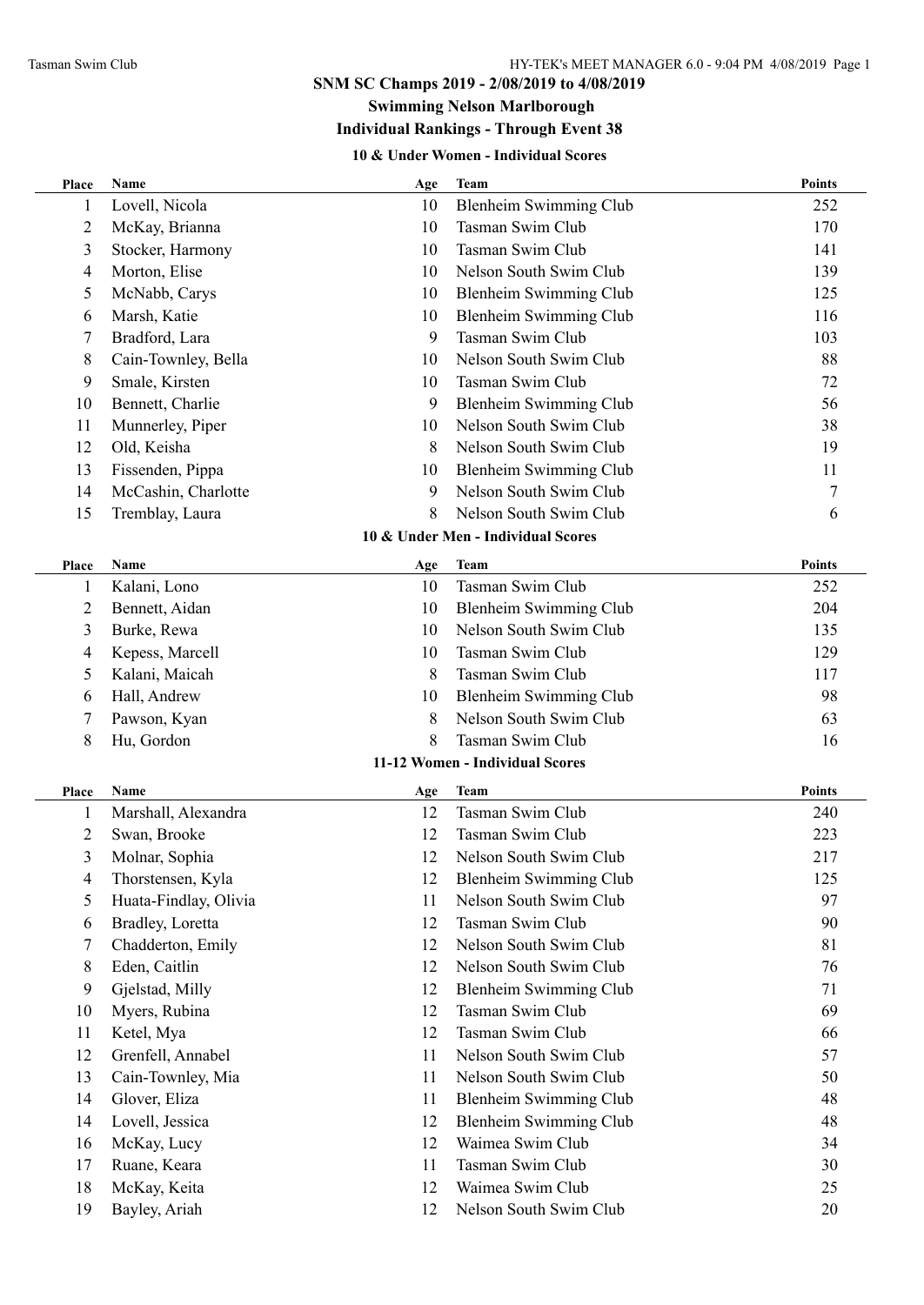## **Swimming Nelson Marlborough**

| Place                         | Name                    | Age | <b>Team</b>                     | <b>Points</b> |
|-------------------------------|-------------------------|-----|---------------------------------|---------------|
| 20                            | Goomes, Rosie           | 11  | Nelson South Swim Club          | 15            |
| 21                            | Ellena, Eva             | 12  | Nelson South Swim Club          | 14            |
| 21                            | Seymour, Madeline       | 11  | Tasman Swim Club                | 14            |
| 23                            | Pahl, Sophie            | 12  | Tasman Swim Club                | 13            |
| 24                            | George-Harris, Maggie   | 11  | <b>Blenheim Swimming Club</b>   | 8             |
| 25                            | Kole, Sophie            | 11  | <b>Blenheim Swimming Club</b>   | 5             |
|                               |                         |     | 11-12 Men - Individual Scores   |               |
| Place                         | Name                    | Age | <b>Team</b>                     | <b>Points</b> |
| 1                             | McAuley, Jobe           | 12  | Tasman Swim Club                | 252           |
| $\overline{2}$                | Traut, Lucca            | 12  | Tasman Swim Club                | 216           |
| 3                             | Kalani, Nohorua         | 11  | Tasman Swim Club                | 167           |
| 4                             | Hall, Matthew           | 12  | <b>Blenheim Swimming Club</b>   | 103           |
| 5                             | McNabb, Finn            | 11  | <b>Blenheim Swimming Club</b>   | 99            |
| 6                             | Tremblay, Corey         | 11  | Nelson South Swim Club          | 93            |
| 7                             | Palmer-Bensemann, Jaxon | 12  | Waimea Swim Club                | 73            |
| 8                             | Gjelstad, Rhys          | 11  | <b>Blenheim Swimming Club</b>   | 70            |
| 9                             | Old, Joshua             | 11  | Nelson South Swim Club          | 55            |
| 10                            | Swain, Edward           | 12  | <b>Tasman Swim Club</b>         | 54            |
| 11                            | Bryant, Finn            | 12  | Nelson South Swim Club          | 45            |
| 12                            | Berriman, Theodore      | 11  | Tasman Swim Club                | 1             |
|                               |                         |     | 13-14 Women - Individual Scores |               |
|                               |                         |     |                                 |               |
| Place                         | Name                    | Age | Team                            | <b>Points</b> |
| 1                             | Thurlow, Isabella       | 14  | Tasman Swim Club                | 212           |
| $\overline{c}$                | Wilson, Samantha        | 13  | Tasman Swim Club                | 208           |
| 3                             | Barton, Cate            | 14  | Nelson South Swim Club          | 203           |
| 4                             | Harman, Sam             | 14  | Tasman Swim Club                | 172           |
| 5                             | Marra, Luci             | 14  | <b>Blenheim Swimming Club</b>   | 125           |
| 6                             | Fox, Kimberley          | 13  | Tasman Swim Club                | 104           |
| 7                             | Grenfell, Alexandra     | 14  | Nelson South Swim Club          | 100           |
| 8                             | Richards, Minnette      | 13  | <b>Blenheim Swimming Club</b>   | 95            |
| 9                             | Hall, Lilly             | 13  | Nelson South Swim Club          | 89            |
| 10                            | Gallagher, Jessica      | 13  | Nelson South Swim Club          | 54            |
| 11                            | Alexander, Caitlin      | 14  | Tasman Swim Club                | 53            |
| 12                            | Timpson, Lexi           | 14  | <b>Blenheim Swimming Club</b>   | 49            |
| 13                            | McKay, Hollie           | 14  | Waimea Swim Club                | 48            |
| 14                            | Heynekamp, Micaya       | 13  | Tasman Swim Club                | 46            |
| 15                            | Ruane, Emer             | 13  | Tasman Swim Club                | 39            |
| 16                            | Scott, Jess             | 14  | Tasman Swim Club                | 36            |
| 17                            | Bennett, Jessica        | 13  | <b>Blenheim Swimming Club</b>   | 26            |
| 18                            | Berriman, Saffron       | 13  | Tasman Swim Club                | 21            |
| 18                            | Edwards, Katie          | 14  | Tasman Swim Club                | 21            |
| 20                            | Mandeno, Chelsea        | 13  | <b>Blenheim Swimming Club</b>   | 14            |
| 21                            | Plant, Rylie            | 13  | <b>Blenheim Swimming Club</b>   | 2             |
| 13-14 Men - Individual Scores |                         |     |                                 |               |
| Place                         | Name                    | Age | <b>Team</b>                     | <b>Points</b> |
| 1                             | Marsh, Ryan             | 13  | <b>Blenheim Swimming Club</b>   | 228           |
| $\overline{c}$                | Seymour, William        | 13  | Tasman Swim Club                | 206           |
| 3                             | Peacock, Mathew         | 13  | Tasman Swim Club                | 195           |
|                               |                         |     |                                 |               |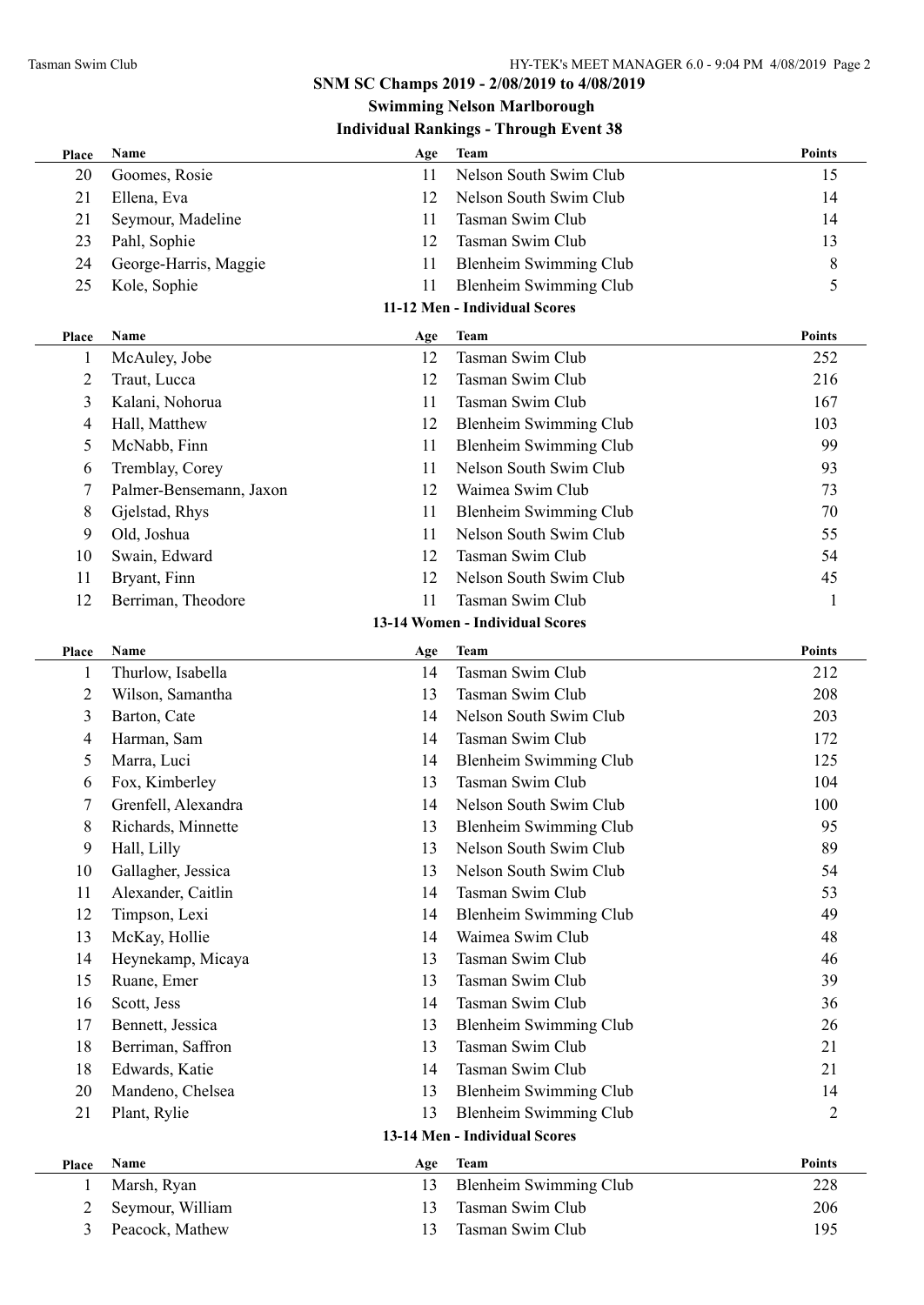## **Swimming Nelson Marlborough Individual Rankings - Through Event 38**

### **13-14 Men - Individual Scores**

| Place          | <b>Name</b>                       | Age | Team                                | Points        |  |  |  |
|----------------|-----------------------------------|-----|-------------------------------------|---------------|--|--|--|
| 4              | Holland, Corban                   | 14  | Tasman Swim Club                    | 174           |  |  |  |
| 5              | Loza, Ollie                       | 14  | Blenheim Swimming Club              | 140           |  |  |  |
| 6              | Verran, Joel                      | 13  | <b>Blenheim Swimming Club</b>       | 103           |  |  |  |
| 7              | Eden, Connor                      | 14  | Nelson South Swim Club              | 101           |  |  |  |
| 8              | McNabb, Lachlan                   | 13  | <b>Blenheim Swimming Club</b>       | 71            |  |  |  |
| 9              | Huata-Findlay, Wilson             | 13  | Nelson South Swim Club              | 69            |  |  |  |
| 10             | Morton, Oliver                    | 13  | Nelson South Swim Club              | 66            |  |  |  |
| 11             | Douglas, Caleb                    | 14  | Tasman Swim Club                    | 63            |  |  |  |
| 12             | Love, Jack                        | 13  | <b>Blenheim Swimming Club</b>       | 59            |  |  |  |
| 13             | Mitchell, Zach                    | 13  | <b>Blenheim Swimming Club</b>       | 56            |  |  |  |
| 14             | Towler, Luc                       | 13  | Tasman Swim Club                    | 10            |  |  |  |
|                |                                   |     | 15 & Over Women - Individual Scores |               |  |  |  |
| Place          | Name                              | Age | <b>Team</b>                         | <b>Points</b> |  |  |  |
| 1              | Riley, Piper                      | 15  | Tasman Swim Club                    | 234           |  |  |  |
| $\overline{2}$ | Shallcrass, Madeline              | 16  | Tasman Swim Club                    | 212           |  |  |  |
| 3              | Anderson, Bree                    | 16  | Nelson South Swim Club              | 178           |  |  |  |
| 4              | Thomas, Sierra                    | 16  | Tasman Swim Club                    | 161           |  |  |  |
| 5              | Peacock, Aliesha                  | 16  | Tasman Swim Club                    | 111           |  |  |  |
| 5              | Loach, Rebecca                    | 15  | Tasman Swim Club                    | 111           |  |  |  |
| 7              | Smale, Abbey                      | 16  | Tasman Swim Club                    | 94            |  |  |  |
| 8              | Friend, Leah                      | 16  | Tasman Swim Club                    | 86            |  |  |  |
| 9              | Bryant, Emily                     | 15  | Nelson South Swim Club              | 81            |  |  |  |
| 10             | Alexander, Sophie                 | 16  | Tasman Swim Club                    | 68            |  |  |  |
| 10             | Old, Ilaria                       | 15  | Nelson South Swim Club              | 68            |  |  |  |
| 12             | Fox, Emma                         | 16  | Tasman Swim Club                    | 66            |  |  |  |
| 13             | Taylor, Ellie                     | 15  | Tasman Swim Club                    | 65            |  |  |  |
| 14             | Goomes, Maggie                    | 15  | Nelson South Swim Club              | 58            |  |  |  |
| 15             | Coldwell, Abby                    | 16  | <b>Blenheim Swimming Club</b>       | 54            |  |  |  |
| 16             | Aydon, Zara                       | 16  | Nelson South Swim Club              | 44            |  |  |  |
| 17             | Holtham, Trinity                  | 16  | Tasman Swim Club                    | 42            |  |  |  |
| 18             | Heynekamp, Marieka                | 15  | Tasman Swim Club                    | 40            |  |  |  |
| 19             | McCrae, Emma                      | 15  | Tasman Swim Club                    | 33            |  |  |  |
| 20             | Green, Elysia                     | 15  | Waimea Swim Club                    | 31            |  |  |  |
|                | 15 & Over Men - Individual Scores |     |                                     |               |  |  |  |
| Place          | Name                              | Age | <b>Team</b>                         | <b>Points</b> |  |  |  |
| $\mathbf{1}$   | Amyes, Joshua                     | 16  | Tasman Swim Club                    | 246           |  |  |  |
| $\overline{2}$ | Glover, George                    | 16  | <b>Blenheim Swimming Club</b>       | 202           |  |  |  |
| 3              | Kepess, Bendi                     | 16  | Tasman Swim Club                    | 148           |  |  |  |
| 4              | Swan, Alec                        | 15  | Tasman Swim Club                    | 143           |  |  |  |
| 5              | Marshall, Jaxon                   | 15  | Tasman Swim Club                    | 133           |  |  |  |
| 6              | Lile, Reuben                      | 15  | Tasman Swim Club                    | 129           |  |  |  |
| 7              | Drummond, Fergus                  | 15  | Tasman Swim Club                    | 128           |  |  |  |

- Heynekamp, Moab 17 Tasman Swim Club 94 9 Mandeno, Ollie 15 Blenheim Swimming Club 88
- 10 Hall, Nic 15 Nelson South Swim Club 84
- 11 Northage, Jacob 18 Jasi Swim Club 80